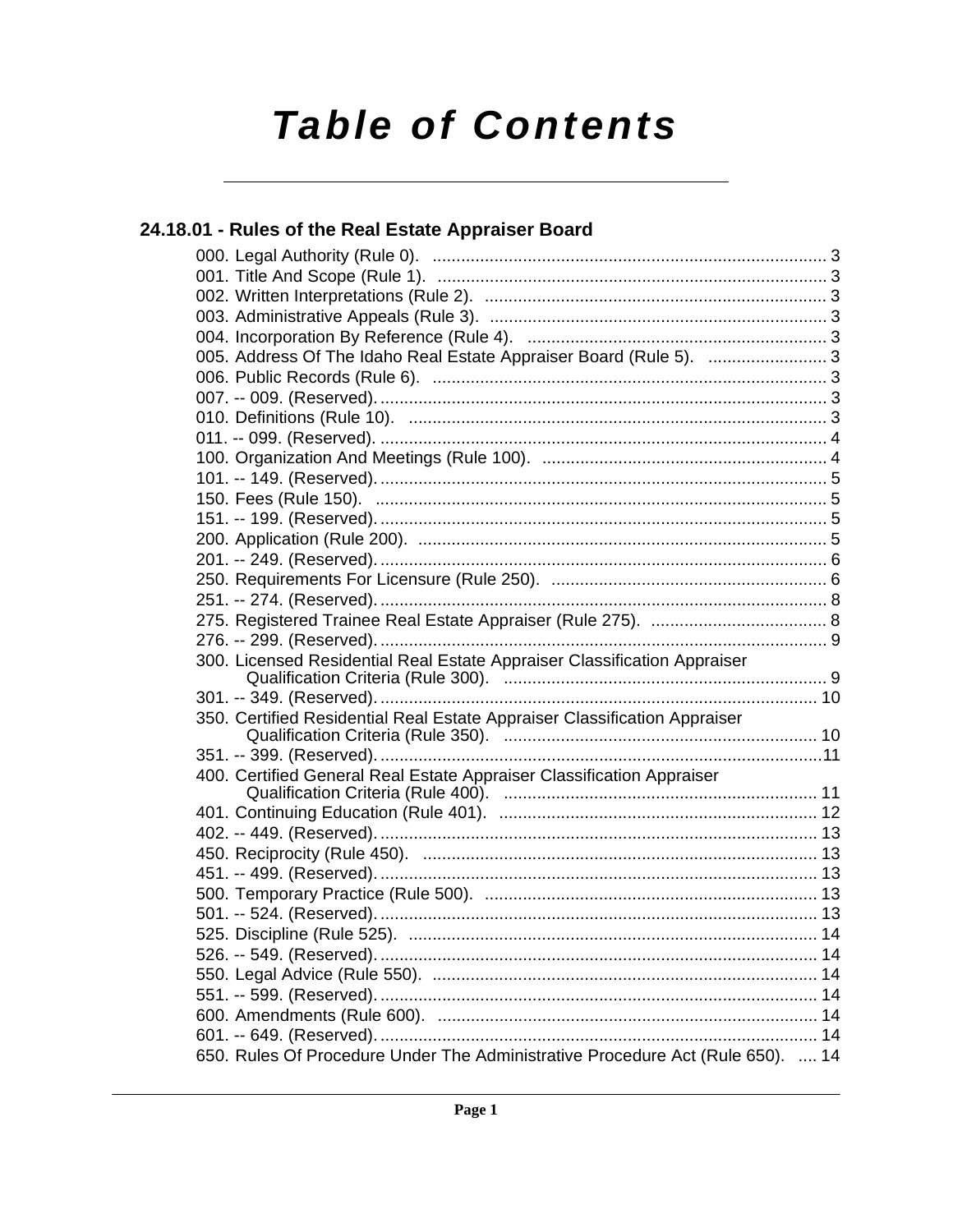# Table of Contents (cont'd)

| 700. Uniform Standards Of Professional Appraisal Practice/Code Of Ethics |  |
|--------------------------------------------------------------------------|--|
|                                                                          |  |
|                                                                          |  |
|                                                                          |  |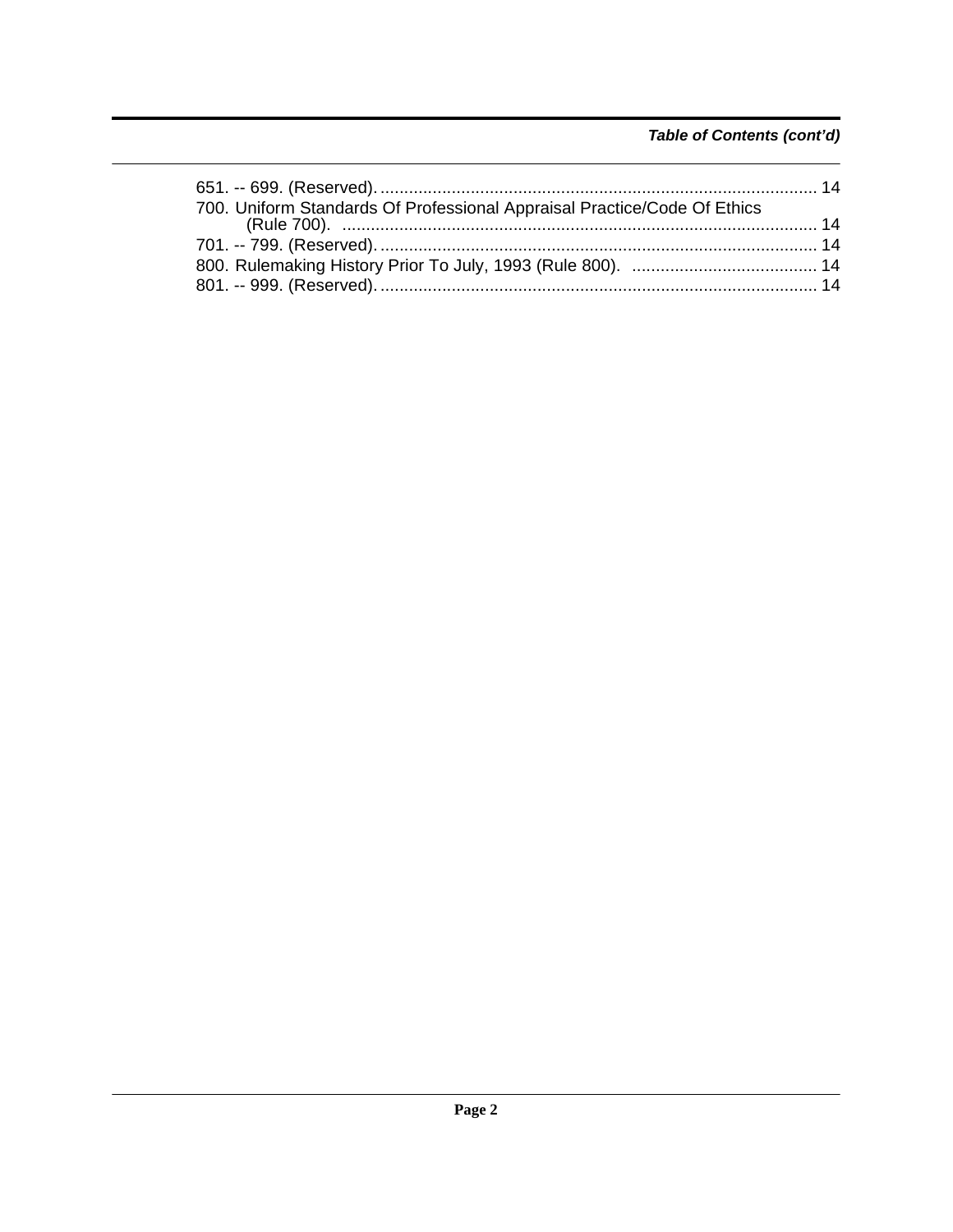#### **IDAPA 24 TITLE 18 CHAPTER 01**

# **24.18.01 - RULES OF THE REAL ESTATE APPRAISER BOARD**

## <span id="page-2-1"></span><span id="page-2-0"></span>**000. LEGAL AUTHORITY (RULE 0).**

These rules are hereby prescribed and established pursuant to the authority vested in the Real Estate Appraiser Board by the provisions of Section 54-4106, Idaho Code. (7-1-93)

### <span id="page-2-2"></span>**001. TITLE AND SCOPE (RULE 1).**

These rules shall be cited as IDAPA 24.18.01, "Rules of the Real Estate Appraiser Board." (7-1-97)

# <span id="page-2-3"></span>**002. WRITTEN INTERPRETATIONS (RULE 2).**

The board may have written statements that pertain to the interpretation of the rules of this chapter. Such interpretations, if any, are available for public inspection and copying at cost in the main office of the Bureau of Occupational Licenses. (3-13-02) Occupational Licenses.

# <span id="page-2-4"></span>**003. ADMINISTRATIVE APPEALS (RULE 3).**

Administrative appeals shall be governed by the Administrative Procedure Act, Title 67, Chapter 52, Idaho Code. (3-13-02)

<span id="page-2-5"></span>**004. INCORPORATION BY REFERENCE (RULE 4).**

The document titled "Uniform Standards of Professional Appraisal Practice (USPAP)," 2008 Edition published by the Appraisal Foundation and effective January 1, 2008 as referenced in Subsection 700, is herein incorporated by reference and is available for review at the Board's office and may be purchased from the Appraisal Foundation.

(5-8-09)

# <span id="page-2-6"></span>**005. ADDRESS OF THE IDAHO REAL ESTATE APPRAISER BOARD (RULE 5).**

[The office of the Real Estate Appraiser Board is located within the Bureau of Occupational Licenses, Owyhee Plaza,](mailto:rea@ibol.idaho.gov)  1109 Main Street, Suite 220Boise, Idaho 83702-5642. The phone number of the Board is (208) 334-3233. The Board's FAX number is (208) 334-3945. The Board's e-mail address is rea@ibol.idaho.gov. The Board's official web [site address is](mailto:rea@ibol.idaho.gov) [http://ibol.idaho.gov/rea.htm. \(3-30-07\)](http://ibol.idaho.gov/rea.htm)

### <span id="page-2-7"></span>**006. PUBLIC RECORDS (RULE 6).**

The records associated with the Real Estate Appraiser Board are subject to the provisions of the Idaho Public Records Act, Title 9, Chapter 3, Idaho Code. (3-13-02)

## <span id="page-2-8"></span>**007. -- 009. (RESERVED).**

### <span id="page-2-14"></span><span id="page-2-9"></span>**010. DEFINITIONS (RULE 10).**

The definitions numbered one through twelve (1-12), appearing at Section 54-4104, Idaho Code are incorporated herein by reference as if set forth in full. (7-1-93) herein by reference as if set forth in full.

<span id="page-2-10"></span>**01.** Advisory Committee. A committee of state certified or licensed real estate appraisers appointed by the board to provide technical assistance relating to real estate appraisal standards and real estate appraiser experience, education and examination requirements that are appropriate for each classification of state certified or licensed real estate appraiser. (7-1-93)

<span id="page-2-11"></span>**02. Appraisal Foundation**. The Appraisal Foundation means the Appraisal Foundation established on November 30, 1987, as a not-for-profit corporation under the laws of Illinois. (7-1-97)

<span id="page-2-13"></span>**03. Appraiser Qualifications Board**. Appraiser Qualifications Board of the Appraisal Foundation establishes the qualifications criteria for licensing, certification and recertification of appraisers. (7-1-97)

<span id="page-2-12"></span>**04. Appraisal Standards Board**. The Appraisal Standards Board of the Appraisal Foundation develops, publishes, interprets and amends the Uniform Standards of Professional Appraisal Practice (USPAP) on behalf of appraisers and users of appraisal services. (7-1-97) behalf of appraisers and users of appraisal services.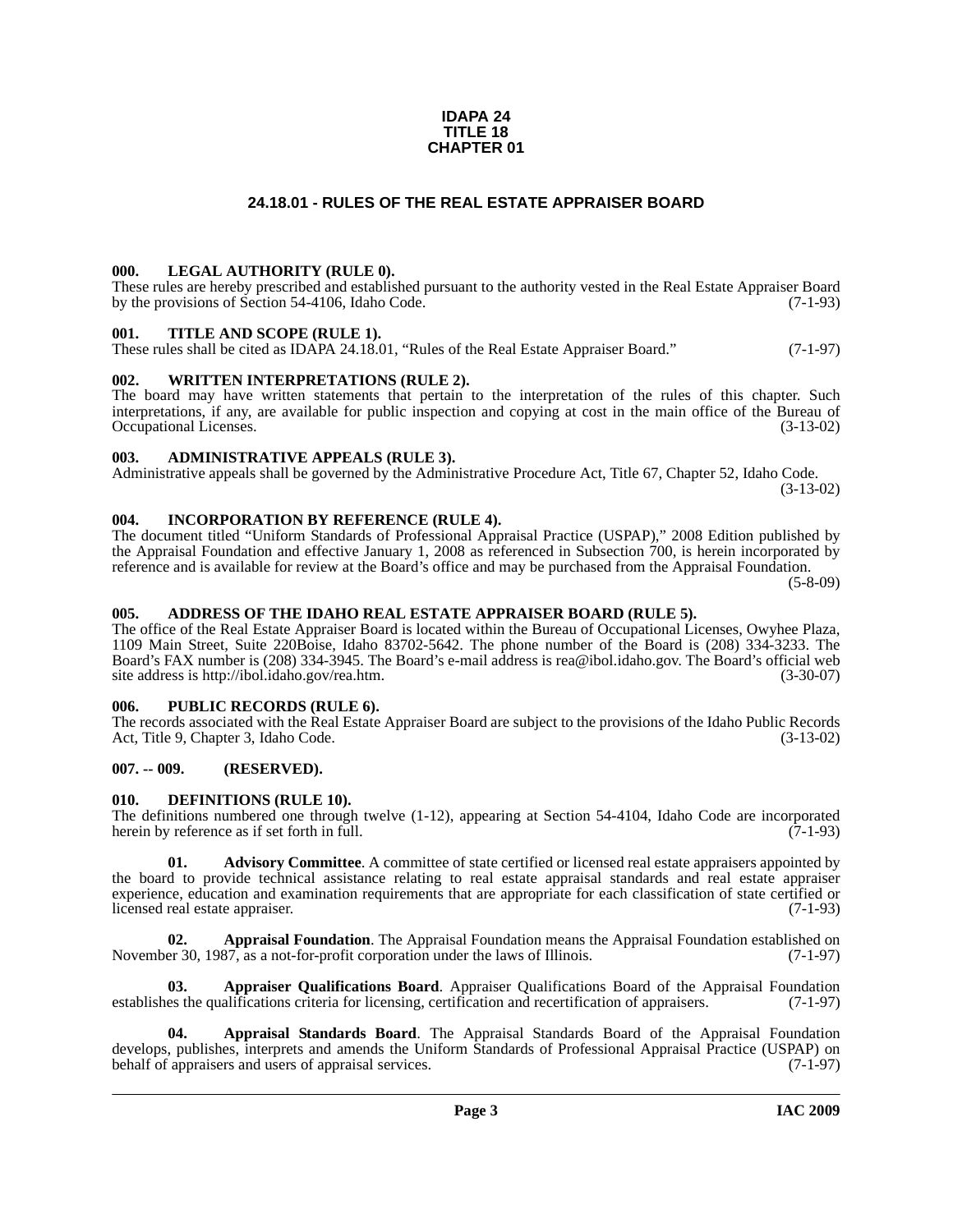**05. Bureau**. The Bureau means the Bureau of Occupational Licenses, as prescribed in Sections 54- 4106(2)(a) and 67-2601, Idaho Code. (3-13-02)

**06. Chief**. The Bureau Chief of the Bureau of Occupational Licenses as established by Section 67- 2602, Idaho Code. (7-1-93)

<span id="page-3-4"></span><span id="page-3-3"></span>**07.** Classroom Hour. Fifty (50) minutes out of each sixty (60) minute hour. (7-1-93)

**08. Field Real Estate Appraisal Experience**. Personal inspections of real property, assembly and analysis of relevant facts, and by the use of reason and the exercise of judgement, formation of objective opinions as to the market or other value of such properties or interests therein and preparation of written appraisal reports or other memoranda showing data, reasoning, and conclusion. Professional responsibility for the valuation function is  $\epsilon$  essential. (4-6-05)

<span id="page-3-5"></span>**09. FIRREA**. Title XI, Financial Institutions Reform, Recovery and Enforcement Act of 1989 was designed to ensure that more reliable appraisals are rendered in connection with federally related transactions.

(7-1-93)

<span id="page-3-6"></span>**10. Nationally Recognized Appraisal Organization**. An appraisal organization which is a sponsor of The Appraisal Foundation. (4-2-08)

<span id="page-3-9"></span>**11. Real Estate**. In addition to the previous definition in Section 54-4104(7), Idaho Code will also mean an identified parcel or tract of land, including improvements, if any. (7-1-93)

**12. Real Property**. In addition to the previous definition in Section 54-4104(8), Idaho Code will also mean one or more defined interests, benefits, or rights inherent in the ownership of real estate. (7-1-93)

<span id="page-3-12"></span><span id="page-3-11"></span><span id="page-3-10"></span>**13. Residential Unit**. Real estate with a current highest and best use of a residential nature. (7-1-93)

**14. Specialized Appraisal Services**. Services which include situations in which an appraiser is employed or retained to provide appraisal services that do not fall within the defined term "appraisal assignments." Specialized appraisal services relate to the employer's or client's individual needs or investment objectives and commonly include specialized marketing and financing studies as well as analysis, opinions, and conclusions rendered in connection with activities such as real estate brokerage, mortgage banking, and real estate counseling, including real estate tax counseling. (7-1-97)

<span id="page-3-13"></span>**15. Uniform Standards of Professional Appraisal Practice or USPAP**. Those uniform standards adopted by the Appraisal Foundation's Appraisal Standards Board. These standards may be altered, amended, interpreted, supplemented, or repealed by the Appraisal Standards Board (ASB) from time to time. (3-13-02) interpreted, supplemented, or repealed by the Appraisal Standards Board (ASB) from time to time.

<span id="page-3-14"></span>**16. USPAP Course**. For the purposes of licensure and license renewal, any reference to the approved USPAP course shall mean the National USPAP Course provided by Appraisal Qualifications Board Certified USPAP Instructors and Educational Providers. (4-6-05)

# <span id="page-3-0"></span>**011. -- 099. (RESERVED).**

# <span id="page-3-7"></span><span id="page-3-1"></span>**100. ORGANIZATION AND MEETINGS (RULE 100).**

<span id="page-3-2"></span>**01. Board Name**. In accordance with Idaho Statutes, the name of this Board shall be the Idaho Real Estate Appraiser Board, hereafter called the Board. Whenever reference is made to "Law," the same shall refer to the Laws of the state of Idaho. (7-1-93)

<span id="page-3-8"></span>**02. Organization of Board**. At the first meeting of each year, the Board shall organize and elect from its members a Chairman and Vice Chairman who shall assume the duties of their respective offices immediately upon<br>(3-13-02) such selection.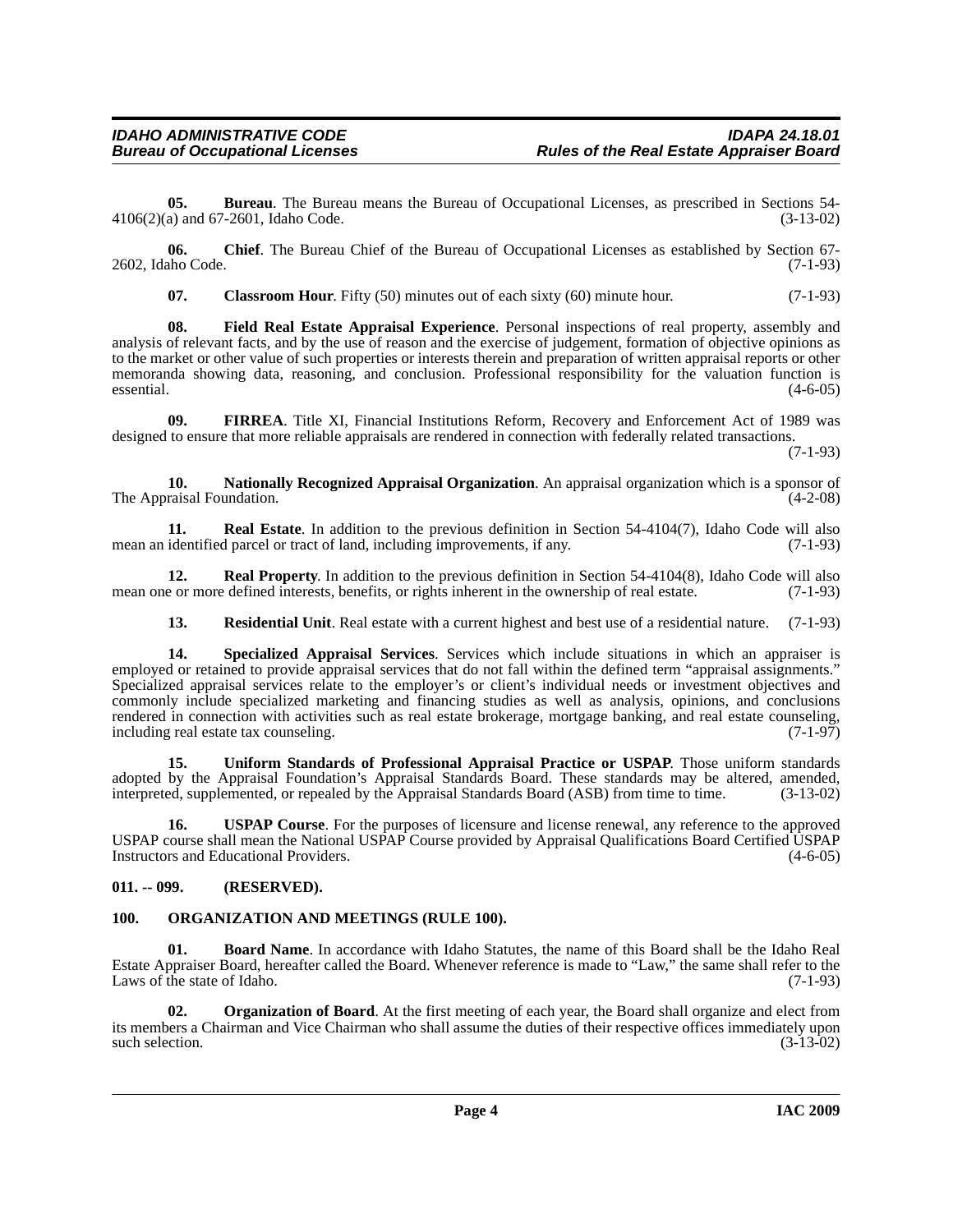# <span id="page-4-6"></span>**03. Board Members and Duties**. (7-1-93)

**a.** Chairman - The Chairman shall be a voting member of the Board, and when present preside at all meetings, appoint with the consent of the Board all committees, and shall otherwise perform all duties pertaining to the office of Chairman. The Chairman shall be an ex-officio member of all committees. (7-1-93)

**b.** Vice-Chairman - The Vice Chairman shall, in the absence or incapacity of the Chairman, exercise the duties and possess all the powers of the Chairman. (7-1-93)

**04. Meetings**. The Board shall meet at least four (4) times annually and at such other times as d by the Board or its chairman. (7-1-93) requested by the Board or its chairman.

**05. Quorum**. A quorum shall be three (3) board members. A majority vote of the quorum present shall be considered the action of the Board as a whole. (4-11-06)

#### <span id="page-4-0"></span>**101. -- 149. (RESERVED).**

#### <span id="page-4-8"></span><span id="page-4-1"></span>**150. FEES (RULE 150).**

Fees are established in accord with Section 54-4113, Idaho Code as follows: (7-1-93)

| 01. |  | <b>Application.</b> Application fee for License -- two hundred fifty dollars (\$250). | $(4-11-06)$ |
|-----|--|---------------------------------------------------------------------------------------|-------------|
|     |  |                                                                                       |             |

<span id="page-4-13"></span><span id="page-4-12"></span>**02. Original License**. Original License -- one hundred twenty-five dollars (\$125<sup>\*</sup>). (4-11-06)

<span id="page-4-15"></span>**03.** License Renewal. License renewal -- two hundred fifty dollars (\$250\*). (4-11-06)

**04.** Reinstatement. Reinstatement fees are as provided in Section 67-2614, Idaho Code -- twenty-five \$25). dollars  $(\$25)$ .

<span id="page-4-14"></span><span id="page-4-5"></span>**05.** Application for Reciprocity. Application for reciprocity -- two hundred fifty dollars (\$250\*).  $(3-30-01)$ 

**06. Original License Via Reciprocity**. Original License via reciprocity -- one hundred twenty-five dollars  $(\$125^*)$ . (4-11-06)

<span id="page-4-16"></span>

| 07. |  |  |  | <b>Temporary Permit.</b> Temporary permit -- one hundred dollars (\$100). |  | $(7-1-93)$ |
|-----|--|--|--|---------------------------------------------------------------------------|--|------------|
|-----|--|--|--|---------------------------------------------------------------------------|--|------------|

<span id="page-4-17"></span><span id="page-4-7"></span>**08. Trainee Registration Fee**. Trainee registration fee -- fifty dollars (\$50). (3-13-02)

**09. Examination and Reexamination Fees**. Examination and Reexamination fees will be calculated based on the actual cost of the examination. Successful applicants will be notified of the fees at the time they are scheduled for examination. (7-1-97)

<span id="page-4-10"></span><span id="page-4-9"></span>**10. Fees are Non-Refundable**. Fees are non-refundable. (7-1-93)

**11. Fees Followed By "\*" Means**. Proposed fees for these categories marked with an asterisk include twenty five-dollars (\$25) to be submitted by the state to the federal government. Title XI, Section 1109 requires each state to submit a roster listing of state licensed appraisers to the Appraiser Subcommittee "no less than annually." The state is also required to collect from such individuals who perform appraisals in federally related transactions an annual registry fee of "not more than twenty five dollars (\$25)," such fees to be transmitted by the state to the federal government on an annual basis. (4-11-06)

## <span id="page-4-2"></span>**151. -- 199. (RESERVED).**

### <span id="page-4-3"></span>**200. APPLICATION (RULE 200).**

<span id="page-4-11"></span><span id="page-4-4"></span>**01. Filing Application with Supporting Documents and Fees**. Any person desiring to apply for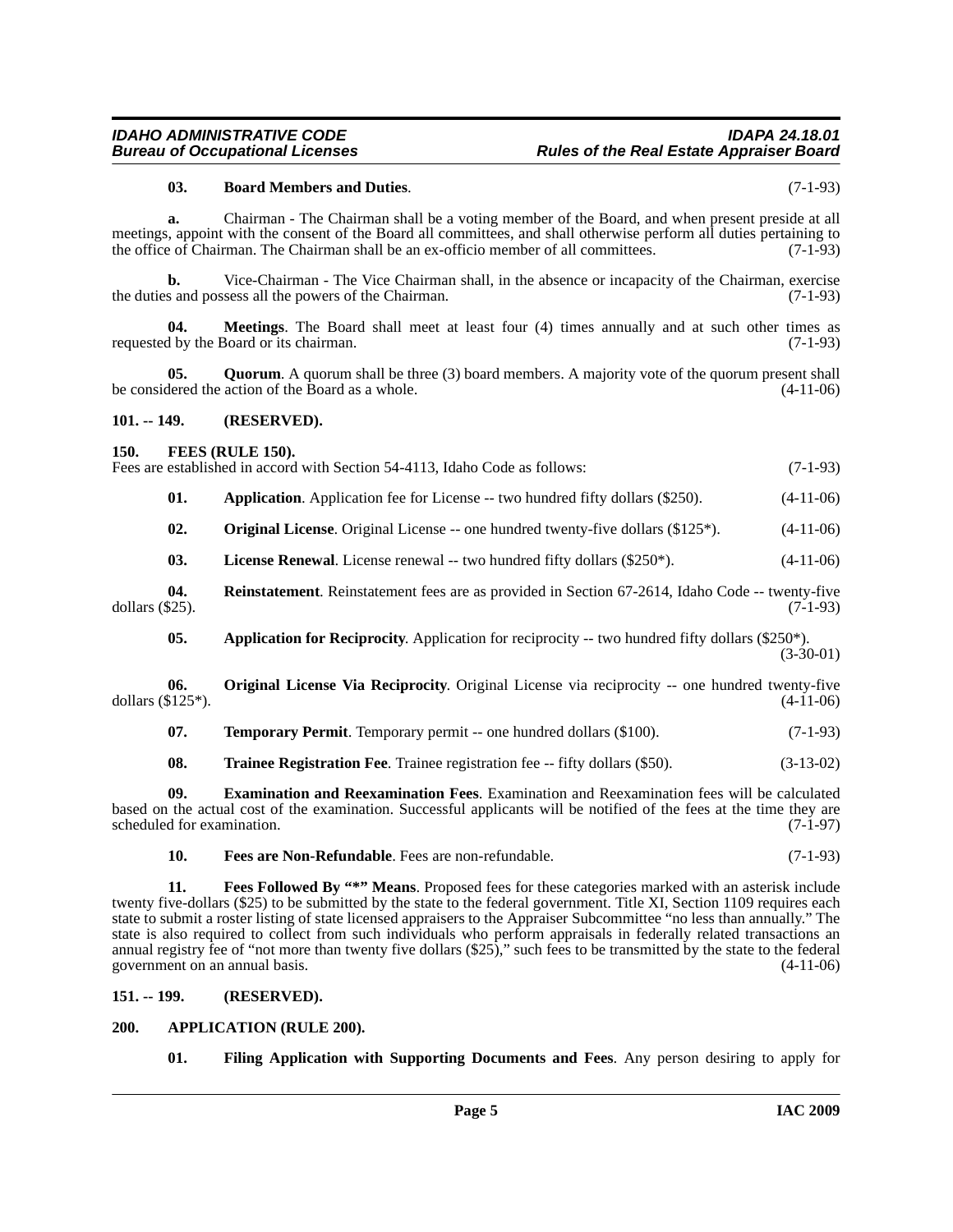licensure must submit a completed application with required supporting documents and appropriate fees to the Bureau at its official address. After the qualifications have been reviewed/verified and approved by the Board, the applicant will receive the pre-approved examination application and must submit the appropriate fees to the examining entity. (4-11-06) examining entity.

<span id="page-5-2"></span>**02. Application Deadline Date**. Completed applications must be received by the Bureau at least thirty (30) days prior to the next scheduled board meeting in order to be reviewed by the Board. Applications received less than thirty (30) days in advance will be held until a subsequent meeting. (3-13-02)

<span id="page-5-4"></span>**03. Eligibility for Examination**. The qualified applicant will be assigned to the first available examination subsequent to the determination of eligibility based on documentation that the applicant has met the required education and experience requirements. (4-11-06)

<span id="page-5-6"></span>**04. Trainee Registration Application**. Any person desiring registration as a trainee must submit a completed application with required supporting documents and appropriate fees to the Bureau at its official address. Completed applications must be received by the Bureau at least thirty (30) days prior to the next scheduled Board meeting in order to be reviewed by the Board. (3-13-02) meeting in order to be reviewed by the Board.

# <span id="page-5-0"></span>**201. -- 249. (RESERVED).**

# <span id="page-5-5"></span><span id="page-5-1"></span>**250. REQUIREMENTS FOR LICENSURE (RULE 250).**

All applicants for licensure in any real estate appraiser classification must comply with the following education, experience and examination requirements in addition to meeting those requirements set forth in Sections 275, 300, 350, and 400 below. (4-11-06)

<span id="page-5-3"></span>**01. Education**. If an individual has completed the education requirements on or before December 31, 2007, the individual must submit a complete application to the board before January 1, 2011. If an individual has not completed their educational requirement on or before December 31, 2007, or submits an application on January 1, 2011 or later, the individual must complete the educational requirements which became effective January 1, 2008 and any subsequent requirements adopted prior to the individual's application date. Hours will be credited only for courses with content that follows the Required Core Curriculum as outlined by the Appraisal Qualification Board.

(4-2-08)

**a.** Credit toward the classroom hour requirement may only be granted where the length of the educational offering is at least fifteen (15) hours, and the individual successfully completes a closed-book examination pertinent to the educational offering. (4-11-06)

| 1. | Colleges or Universities. | $(7-1-97)$ |
|----|---------------------------|------------|
|    |                           |            |

- ii. Community or Junior Colleges. (7-1-97)
- iii. Courses approved by the Appraisal Qualifications Board. (4-2-08)
- iv. State or Federal Agencies or Commissions. (7-1-97)
- v. Other providers approved by the Board. (7-1-97)

**c.** Only those courses completed preceding the date of application will be accepted for meeting nal requirements. (3-18-99) educational requirements.

**d.** Course credits that are obtained from the course provider by challenge examination without attending the course will not be accepted. (4-11-06)

**e.** Various appraisal courses may be credited toward the classroom hour education requirement. Applicants must demonstrate that their education involved coverage of those topics listed in Subsection 250.01.e. that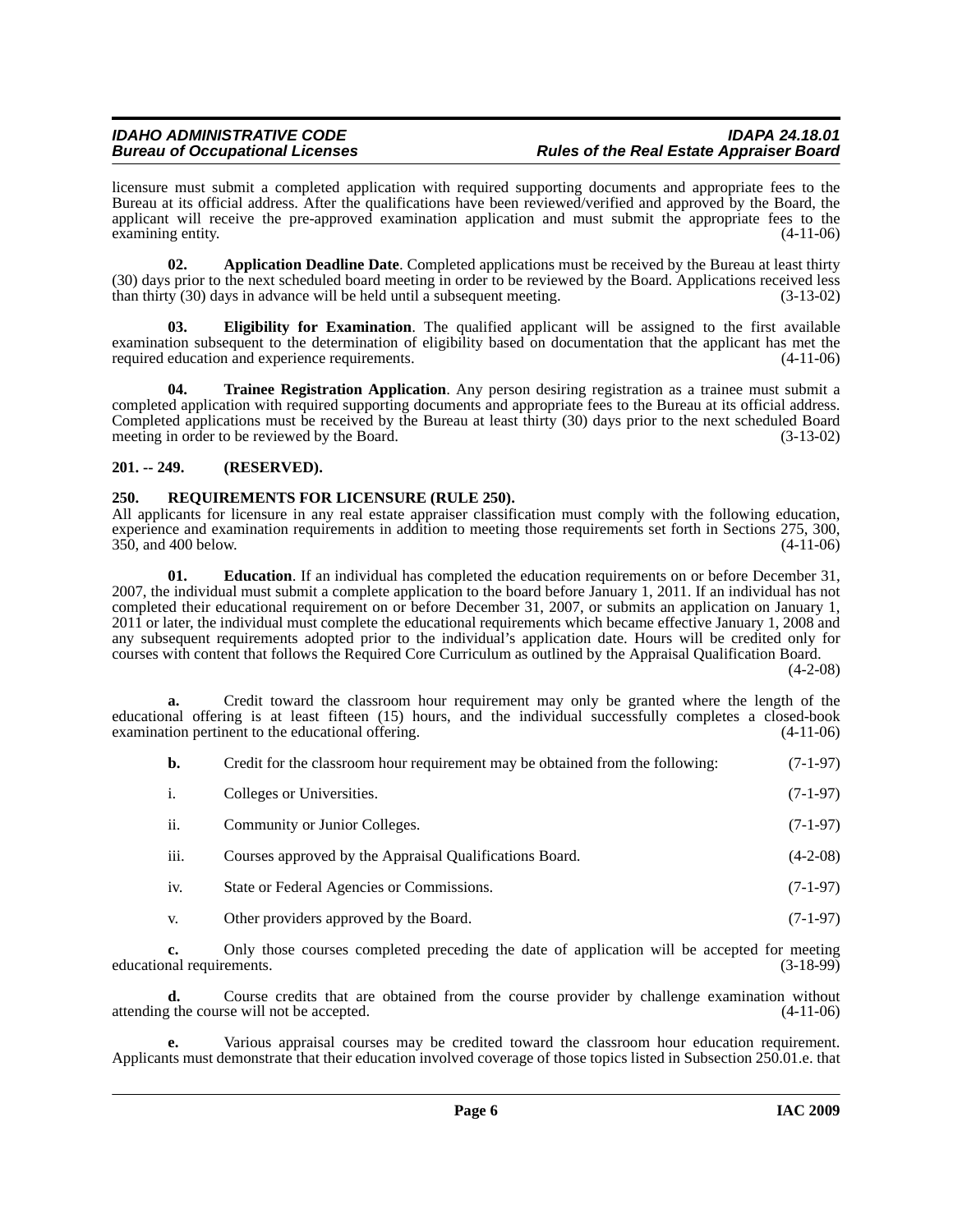are required for the license classification for which application is being made. Licensed Residential and Certified Residential must include emphasis in one (1) to four  $(4)$  unit residential properties; Certified General must include emphasis in nonresidential properties. (4-11-06)

| i.    | Basic appraisal principles.                  | $(4-11-06)$ |
|-------|----------------------------------------------|-------------|
| ii.   | Basic appraisal procedures.                  | $(4-11-06)$ |
| iii.  | The fifteen (15) hour national USPAP course. | $(4-11-06)$ |
| iv.   | Market analysis and highest and best use.    | $(4-11-06)$ |
| V.    | Appraiser site valuation and cost approach.  | $(4-11-06)$ |
| vi.   | Sales comparison approach.                   | $(4-11-06)$ |
| vii.  | Sales income approach.                       | $(4-11-06)$ |
| viii. | Report writing and case studies.             | $(4-11-06)$ |
| ix.   | Statistics, modeling and finance.            | $(4-11-06)$ |
| X.    | Advanced applications and case studies.      | $(4-11-06)$ |
| xi.   | Appraisal subject matter electives.          | $(4-11-06)$ |

**f.** Advanced courses will be those courses for which an introductory or basic course is required as a prerequisite. Typically classes titled "Introductory," "Basic," or "Principles" will not be accepted for advanced requirements. (4-11-06)

### <span id="page-6-0"></span>**02. Experience**. (7-1-97)

**a.** The work product claimed for experience credit must be in conformity with the USPAP or shall be in compliance with generally accepted standards which were in effect at the time those appraisals were prepared. (3-13-02)

**b.** All appraisal experience must be obtained as a registered trainee or as a licensed appraiser. (4-11-06)

**c.** Only experience gained during the five (5) years immediately preceding application will be ed for evaluation. (4-11-06) considered for evaluation.

**d.** Acceptable non field appraisal experience includes, but is not limited to the following: Fee and Staff appraisal analysis, ad valorem tax appraisal, condemnation appraisal, technical review appraisal, appraisal analysis, review appraisal, real estate counseling, highest and best use analysis, and feasibility analysis/study.

 $(4-11-06)$ 

Each applicant applying for licensure must verify completion of the required experience via ath subject to penalty of perjury, and notarized on a form provided by the Board. (4-11-06) affidavit, under oath subject to penalty of perjury, and notarized on a form provided by the Board.

i. The Board requires submission of a log that details hours claimed for experience credit. The log must include the type of property, address of the property, report date, description of work performed, and number of work hours. (4-11-06) work hours.  $(4-11-06)$ 

ii. The Board reserves the right to contact an employer for confirmation of length and extent of ce claimed. This may require an employer to submit appraisal reports and/or an affidavit. (7-1-97) experience claimed. This may require an employer to submit appraisal reports and/or an affidavit.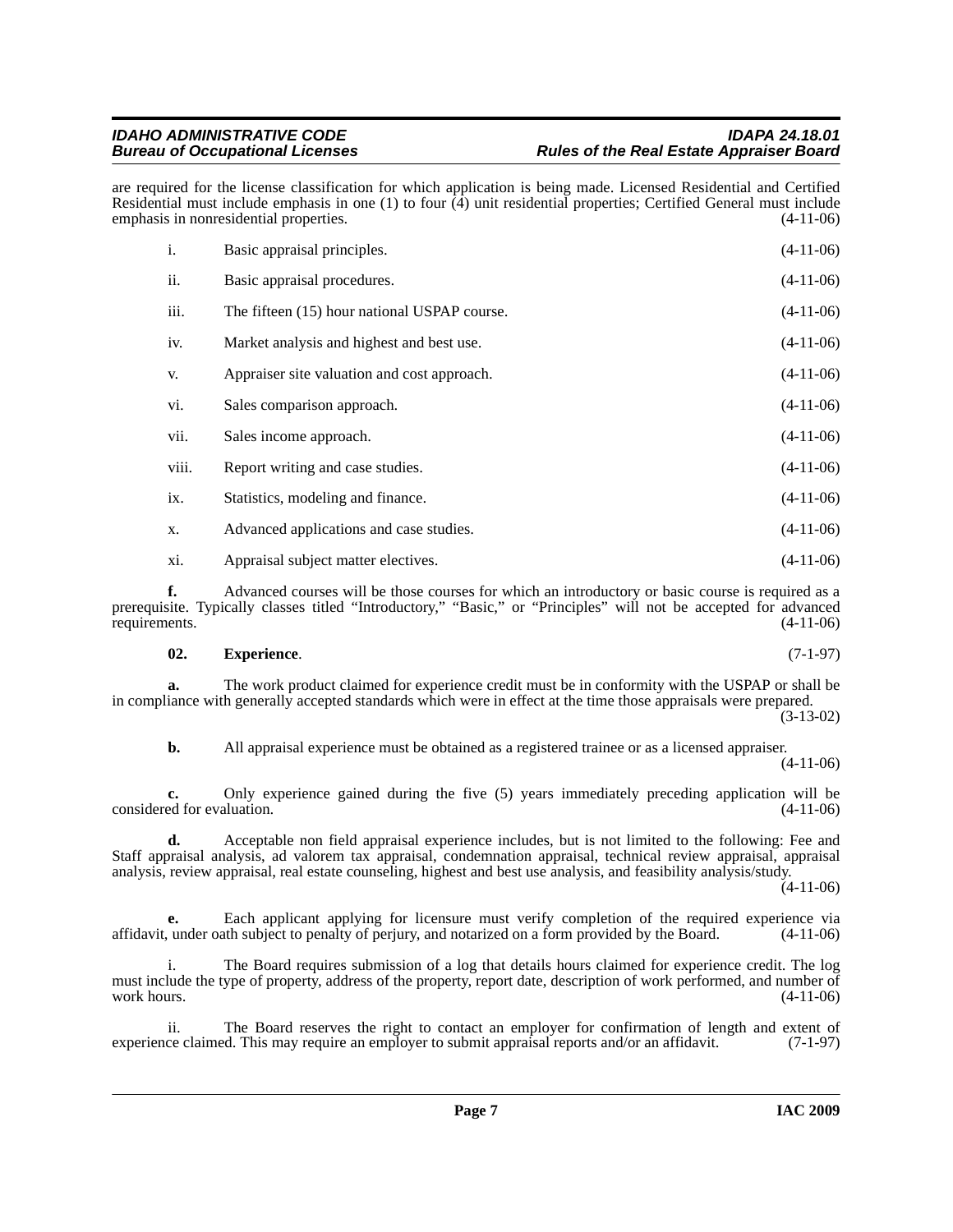iii. The Board may request submission of written reports or file memoranda that substantiate an t's claim for experience credit. (4-11-06) applicant's claim for experience credit.

**f.** Ad valorem tax appraisers must demonstrate the use of techniques to value properties similar to those used by appraisers and effectively use the process as defined in Subsection 010.10, Field Real Estate Appraisal Experience in order to receive experience credit. (4-11-06)

<span id="page-7-2"></span>**Examination**. Successful completion of an examination appropriate to the license classification being applied for and approved by the Board pursuant to the guidelines of the Appraisal Qualifications Board.

(4-11-06)

# <span id="page-7-0"></span>**251. -- 274. (RESERVED).**

# <span id="page-7-4"></span><span id="page-7-1"></span>**275. REGISTERED TRAINEE REAL ESTATE APPRAISER (RULE 275).**

<span id="page-7-3"></span>**01.** Qualification. Each applicant for registration as an appraiser trainee must meet the following ents: (4-11-06) requirements:

**a.** Education. Beginning July 1, 2006, all applicants for registration as a trainee must document completion of at least seventy-five  $(75)$  classroom hours of courses in subjects related to real estate appraisal as follows:  $(4-11-06)$  $f_{\text{0}}(4-11-06)$ 

i. Basic Appraisal Principles - not less than thirty (30) hours specifically including Real Property Concepts and Characteristics, Legal Considerations, Influences on Real Estate Values, Types of Value, Economic Principles, Overview of Real Estate Markets and Analysis, and Ethics and How They Apply in Appraisal Theory and Practice; and  $(4-11-06)$ 

ii. Basic Appraisal Procedures - not less than thirty (30) hours specifically including Overview of hes to Value, Valuation Procedures, Property Description, and Residential Applications; and (4-11-06) Approaches to Value, Valuation Procedures, Property Description, and Residential Applications; and

iii. National USPAP Course - not less than fifteen (15) hours. (4-11-06)

**b.** Experience. All applicants for registration as a trainee must retain and identify at least one (1) licensed real estate appraiser who agrees to provide the supervision required by law and rule. The supervising appraiser shall: (4-11-06) appraiser shall:

i. Hold a current and unrestricted Idaho license as a Certified Residential Appraiser or a Certified General Appraiser; and (4-11-06)

ii. Not have been disciplined by the Board within the previous four (4) years from acting as a or: and  $(4-11-06)$ supervisor; and

iii. Not be registered to provide supervision responsibilities to more than three (3) appraiser trainees at  $(1)$  time; and  $(4-11-06)$ any one  $(1)$  time; and

iv. Be responsible for the training and direct supervision of the appraiser trainee; and (4-11-06)

v. Accept responsibility for all appraisal reports by signing and certifying that the report is in compliance with USPAP; and (4-11-06)

vi. Review all appraiser trainee appraisal report(s); and (4-11-06)

vii. Personally inspect each appraised property with the appraiser trainee until the supervising appraiser determines the appraiser trainee is competent in accordance with the Competency Provision of USPAP for the property type. (4-11-06) property type.

**c.** Examination. Each trainee applicant shall document successful passage of examinations in each of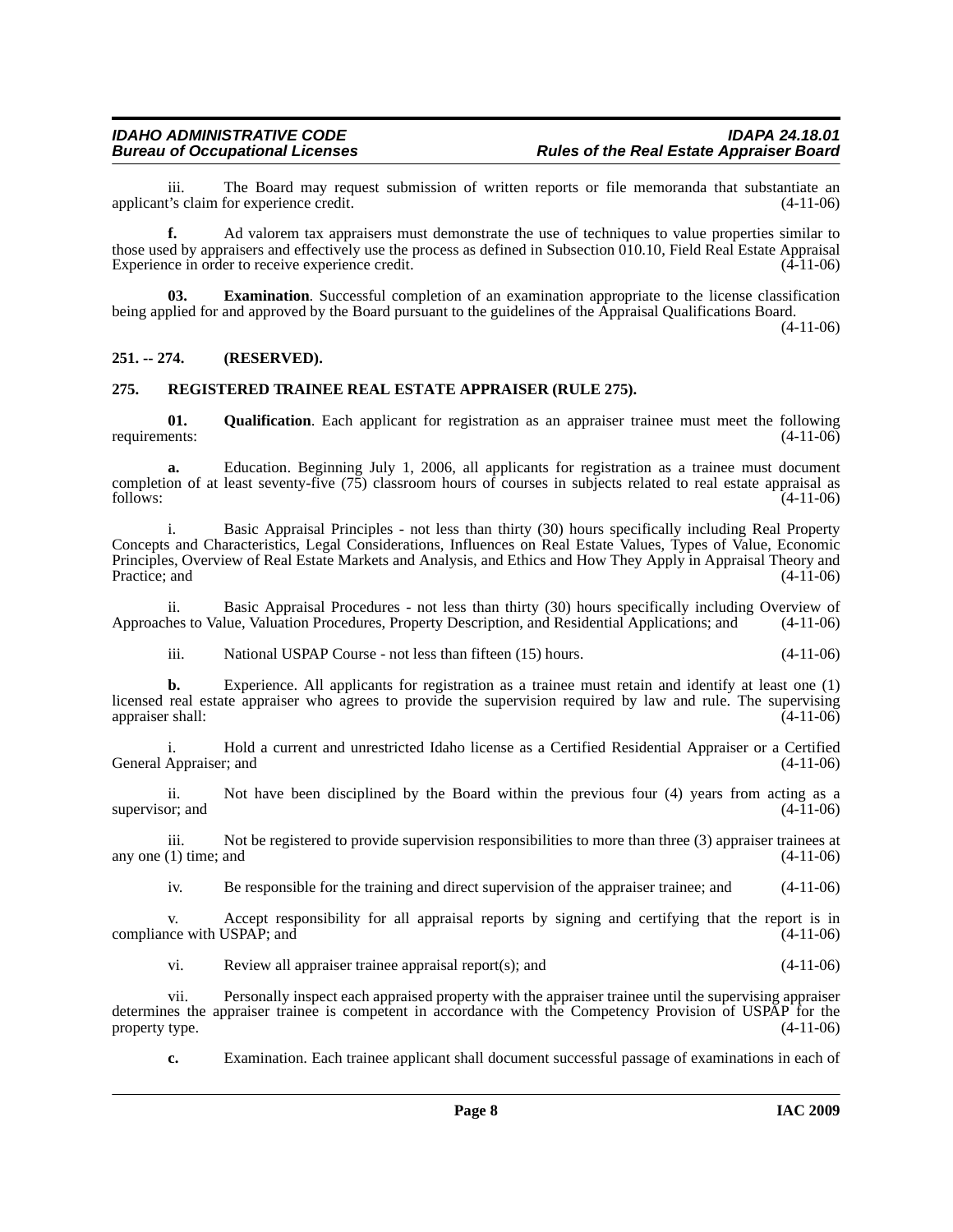# *IDAHO ADMINISTRATIVE CODE IDAPA 24.18.01* **Rules of the Real Estate Appraiser Board**

the prerequisite courses required for registration as a trainee. (4-11-06)

<span id="page-8-5"></span>**02. Scope and Practice**. An Appraiser Trainee shall not be involved in the appraisal of any property that exceeds the lawful scope of practice of the supervising appraiser. The appraiser trainee shall be subject to USPAP. (4-11-06)

**a.** Each appraiser trainee is permitted to have more than one (1) supervising appraiser provided a ing appraiser is not registered to more than three (3) trainees at any one (1) time. (4-11-06) supervising appraiser is not registered to more than three  $(3)$  trainees at any one  $(1)$  time.

**b.** An appraisal log shall be maintained for each supervising appraiser by the appraiser trainee and lude no less than the following for each appraisal: (4-11-06) shall include no less than the following for each appraisal:

i. Type of property. (4-11-06)

- ii. Date of report. (4-11-06)
- iii. Address of subject property. (4-11-06)

iv. Description of work performed by the trainee and the scope of review and supervision of the supervisor.  $(4-11-06)$ 

v. Number of work hours. (4-11-06)

<span id="page-8-2"></span>vi. Signature and license number of the supervising appraiser. (4-11-06)

**c.** An appraiser trainee shall be entitled to obtain copies of all appraisal reports prepared by the trainee.  $(4-11-06)$ 

**03. Continuing Education**. Prior to the second renewal of an appraiser trainee registration the appraiser trainee shall be required to obtain: (4-11-06)

**a.** The equivalent of fifteen (15) classroom hours of instruction in approved courses or seminars during the twelve (12) month period preceding the renewal. (4-11-06)

**b.** All continuing education shall be in compliance with Subsections 401.01 through 401.03.

(4-11-06)

**c.** Continuing education credit may also be granted for participation, other than as a student, in appraisal educational processes and programs. Examples of activities for which credit may be granted are teaching, program development, authorship of textbooks, or similar activities that are determined to be equivalent to obtaining continuing education. (4-11-06)

**d.** The purpose of continuing education is to ensure that the appraiser trainee participates in a program trains and increases skill, knowledge and competence in real estate appraising. (4-11-06) that maintains and increases skill, knowledge and competence in real estate appraising.

# <span id="page-8-0"></span>**276. -- 299. (RESERVED).**

#### <span id="page-8-4"></span><span id="page-8-1"></span>**300. LICENSED RESIDENTIAL REAL ESTATE APPRAISER CLASSIFICATION APPRAISER QUALIFICATION CRITERIA (RULE 300).**

The state licensed residential real estate appraiser classification applies to the appraisal of residential real property consisting of one (1) to four (4) noncomplex residential units having a transaction value less than one million dollars (\$1,000,000) and complex one (1) to four (4) residential units having a transaction value less than two hundred fifty thousand dollars (\$250,000). Applicants must meet the following education, experience and examination requirements in addition to complying with Section 250. Subsequent to being licensed, every licensee must annually meet the continuing education requirement. (4-11-06) meet the continuing education requirement.

<span id="page-8-3"></span>**01. Education**. Prior to January 1, 2008, as a prerequisite to taking the examination for licensure as an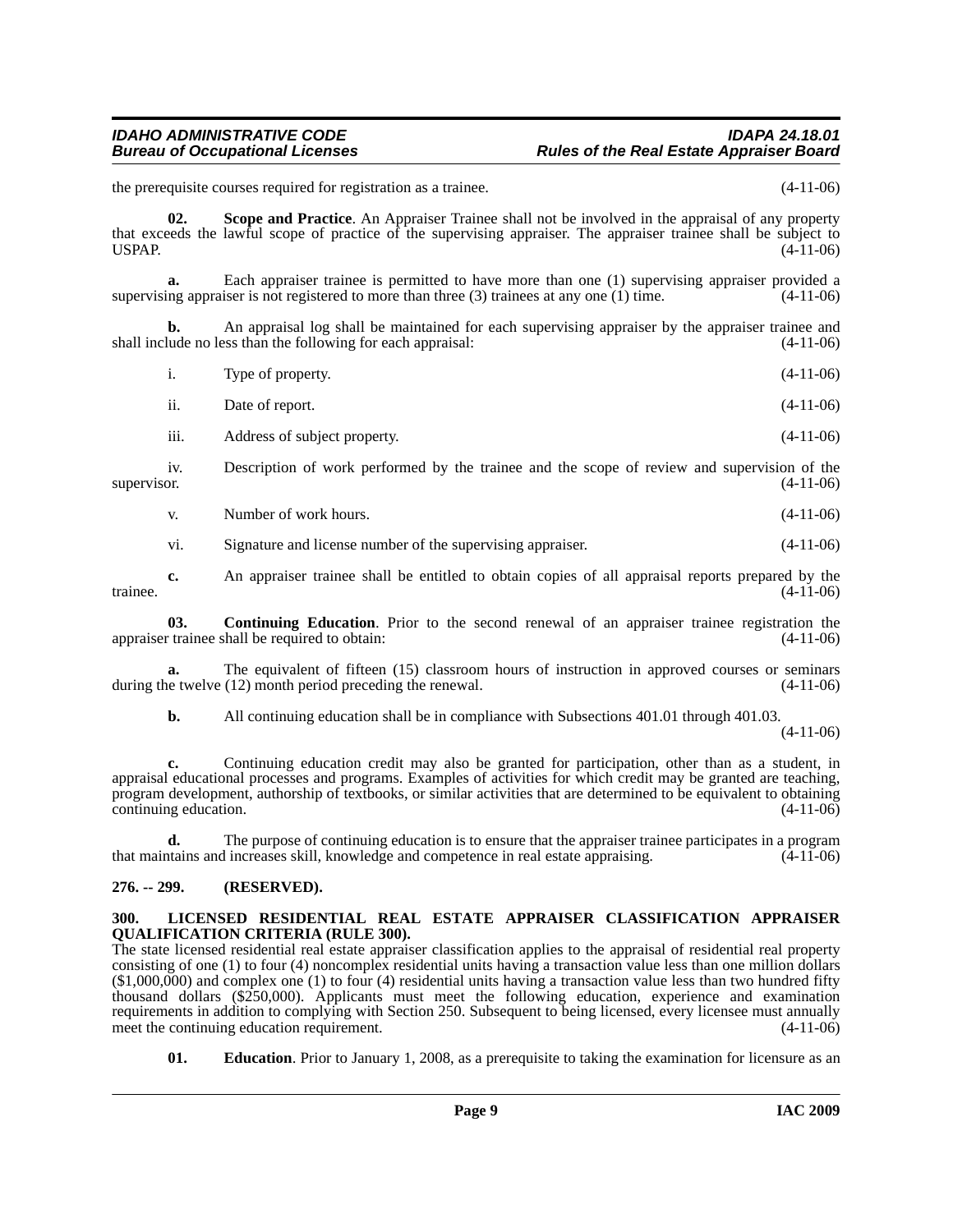# *IDAHO ADMINISTRATIVE CODE IDAPA 24.18.01* **Rules of the Real Estate Appraiser Board**

Idaho Licensed Real Estate Appraiser, each applicant shall present evidence satisfactory to the board of having successfully completed not less than ninety (90) classroom hours of courses in subjects related specifically to real estate appraisal that have been approved by the board. Each applicant must have successfully completed not less than seventy (70) classroom hours of study related to those topics outlined under Subsection 250.01.e., the basic principles of real estate appraising. Not less than fifteen (15) and no more than twenty (20) classroom hours of studies within the last five (5) years specifically relating to the USPAP, and Code of Ethics will be credited to the classroom hour requirement. Beginning on January 1, 2008, as a prerequisite to taking the examination for licensure as an Idaho Licensed Residential Real Estate Appraiser, each applicant shall: (3-30-07)

**a.** Document registration as an Appraiser Trainee; and (4-11-06)

**b.** Document the successful completion of not less than seventy-five (75) classroom hours of courses ts related to real estate appraisal as follows:  $(4-11-06)$ in subjects related to real estate appraisal as follows:

i. Residential Market Analysis and Highest and Best Use - not less than fifteen (15) hours; and (4-11-06)

ii. Residential Appraiser Site Valuation and Cost Approach - not less than fifteen (15) hours; and (4-11-06)

iii. Residential Sales Comparison and Income Approaches - not less than thirty (30) hours specifically including Valuation Principles and Procedures - Sales Comparison Approach; Valuation Principles and Procedures - Income Approach; Finance and Cash Equivalency; Financial Calculator Introduction; Identification, Derivation and Measurement of Adjustments; Gross Rent Multipliers; Partial Interests; Reconciliation; and Case Studies; and

(4-11-06)

iv. Residential Report Writing and Case Studies - not less than fifteen (15) hours specifically including Writing and Reasoning Skills; Common Writing Problems; Form Reports; Report Options and USPAP Compliance; Case Studies. (4-11-06) Case Studies. (4-11-06)

<span id="page-9-5"></span>**02. Experience**. Prerequisite to sit for the examination: (7-1-97)

**a.** Document two thousand (2,000) hours of supervised appraisal experience as a registered Appraiser Trainee in no less than twelve (12) months. Experience documentation in the form of reports or file memoranda should be available to support the claim for experience. (4-11-06) should be available to support the claim for experience.

**b.** Of the required two thousand (2,000) hours, the applicant must accumulate a minimum of one thousand five hundred (1,500) hours from field real estate appraisal experience. The balance of five hundred (500) hours may include non field experience, refer to Subsection 250.02.d. (4-11-06)

<span id="page-9-4"></span>**03. Examination**. Successful completion of the Licensed Residential Appraiser examination approved by the Board pursuant to the guidelines of the Appraisal Qualifications Board. (4-11-06)

# <span id="page-9-0"></span>**301. -- 349. (RESERVED).**

### <span id="page-9-2"></span><span id="page-9-1"></span>**350. CERTIFIED RESIDENTIAL REAL ESTATE APPRAISER CLASSIFICATION APPRAISER QUALIFICATION CRITERIA (RULE 350).**

The State Certified Residential Real Estate Appraiser classification applies to the appraisal of residential properties of four (4) or less units without regard to transaction value or complexity. Applicants must meet the following education, experience and examination requirements in addition to complying with Section 250. Subsequent to being certified every licensee must annually meet the continuing education requirement. (4-11-06)

<span id="page-9-3"></span>**01. Education**. Prior to January 1, 2008, as a prerequisite to taking the examination for licensure as an Idaho Certified Residential Real Estate Appraiser, each applicant shall present evidence satisfactory to the board of having successfully completed not less than one hundred twenty (120) classroom hours of courses in subjects related specifically to real estate appraisal that have been approved by the board. Each applicant must have successfully completed not less than ninety (90) classroom hours of study related to those topics outlined under Subsection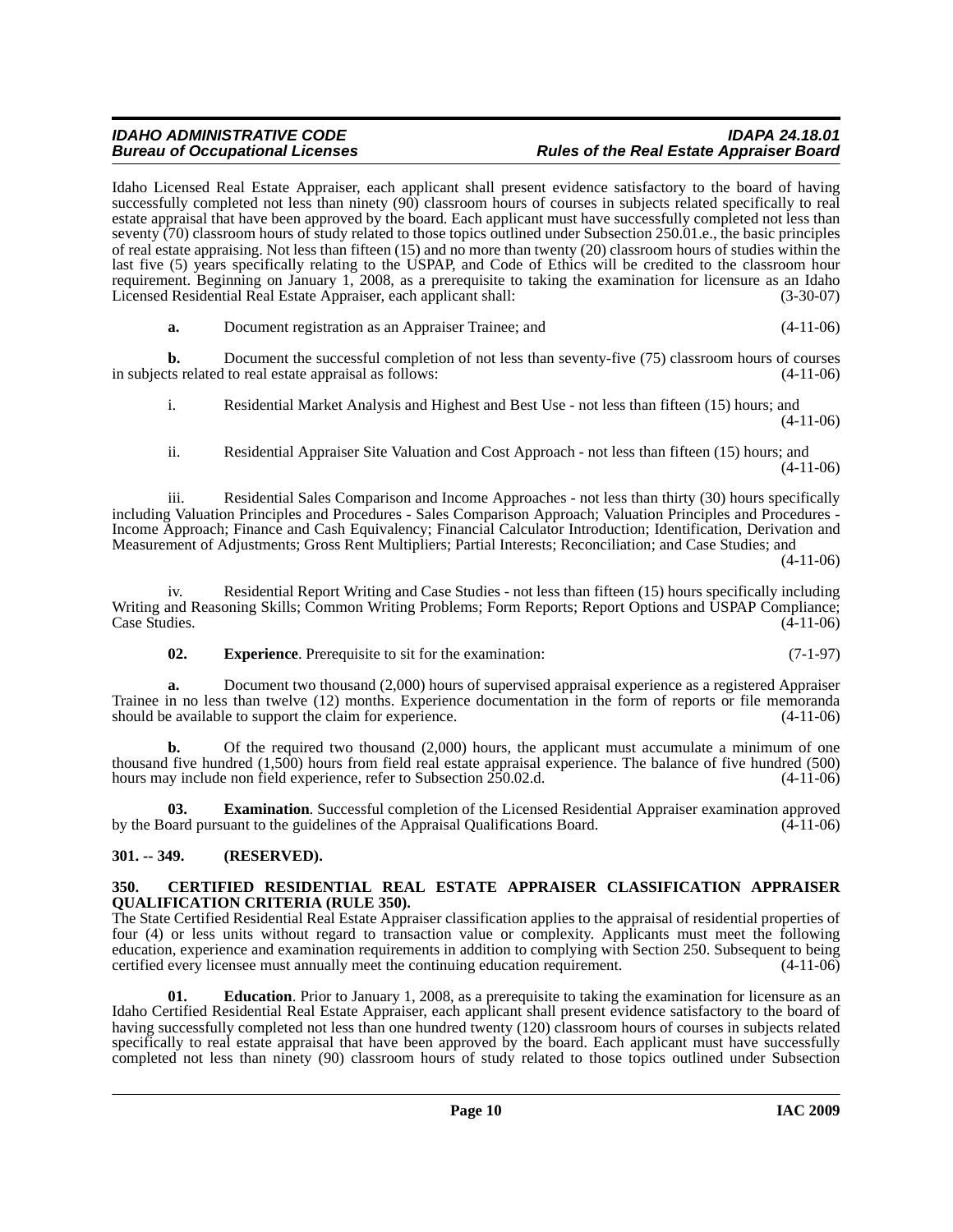# *IDAHO ADMINISTRATIVE CODE IDAPA 24.18.01* **Rules of the Real Estate Appraiser Board**

250.01.e., the basic principles of real estate appraising and thirty (30) classroom hours of advanced residential or nonresidential specialized courses relating to the topics specified at Subsection 250.01.e. Not less than fifteen (15) and no more than twenty (20) classroom hours of studies within the last five (5) years specifically relating to the USPAP, and Code of Ethics; will be credited to the classroom hour requirement. Beginning on January 1, 2008, as a prerequisite to taking the examination for licensure as an Idaho Certified Residential Real Estate Appraiser, each applicant shall:

(3-30-07)

**a.** Hold an Associate Degree or higher from an accredited college or university or document successful completion of no less than twenty-one (21) college semester credit hours in English Composition, Principles of Economics (micro or macro), Finance, Algebra, Geometry or higher mathematics, Statistics, Computer Science, and Business or Real Estate Law; and (4-2-08) Science, and Business or Real Estate Law; and

**b.** Document registration as an Appraiser Trainee and completion of the education required for licensure as a Licensed Residential Real Estate Appraiser or hold a current license as a Licensed Residential Real Estate Appraiser; and (4-11-06)

**c.** Document the successful completion of not less than fifty (50) classroom hours of courses in subjects related to real estate appraisal as follows: (4-11-06)

i. Statistics, Modeling and Finance - not less than fifteen (15) hours specifically including Statistics; Valuation Models (AVM's and Mass Appraisal); and Real Estate Finance; and (4-11-06)

ii. Advanced Residential Applications and Case Studies - not less than fifteen (15) hours specifically including Complex Property, Ownership and Market Conditions; Deriving and Supporting Adjustments; Residential Market Analysis; and Advanced Case Studies; and (4-11-06)

iii. Appraisal Subject Matter Electives - not less than twenty (20) hours and may include hours over the n shown in Subsection 350.01.c. minimum shown in Subsection  $350.01.c.$ 

<span id="page-10-4"></span>**02.** Experience. Experience is a prerequisite to sit for the licensure examination:  $(4-11-06)$ 

**a.** Document two thousand five hundred (2,500) hours of appraisal experience in no less than twentyfour (24) months (see Subsection 250.02). Experience documentation in the form of reports or file memoranda should be available to support the claim for experience. (4-11-06)

**b.** Two thousand (2,000) hours of the experience shall be from residential field appraisal experience. The balance of five hundred (500) hours may include non field experience, refer to Subsection 250.02.d. (4-11-06)

# <span id="page-10-0"></span>**351. -- 399. (RESERVED).**

# <span id="page-10-2"></span><span id="page-10-1"></span>**400. CERTIFIED GENERAL REAL ESTATE APPRAISER CLASSIFICATION APPRAISER QUALIFICATION CRITERIA (RULE 400).**

The State Certified General Real Estate Appraiser classification applies to the appraisal of all types of real property. Applicants must meet the following examination, education, and experience requirements in addition to complying with Section 250. Subsequent to being certified, an individual must meet the continuing education requirement.

(4-2-08)

<span id="page-10-3"></span>**Education**. Prior to January 1, 2008, as a prerequisite to taking the examination for licensure as an Idaho State Certified General Real Estate Appraiser, each applicant shall present evidence satisfactory to the board of having successfully completed not less than one hundred eighty (180) classroom hours of courses in subjects related specifically to real estate appraisal approved by the board. Each applicant must have successfully completed not less than one hundred sixty (160) classroom hours of study related to those topics outlined under Subsection 250.01.e. Not less than fifteen (15) and no more than twenty (20) classroom hours of studies within the last five (5) years specifically relating to the USPAP, and Code of Ethics; and one hundred (100) classroom hours of advanced non residential specialized courses relating to the topics specified at Subsection 250.01.e. Beginning on January 1, 2008, as a prerequisite to taking the examination for licensure as an Idaho Certified General Real Estate Appraiser, each applicant shall: (3-30-07)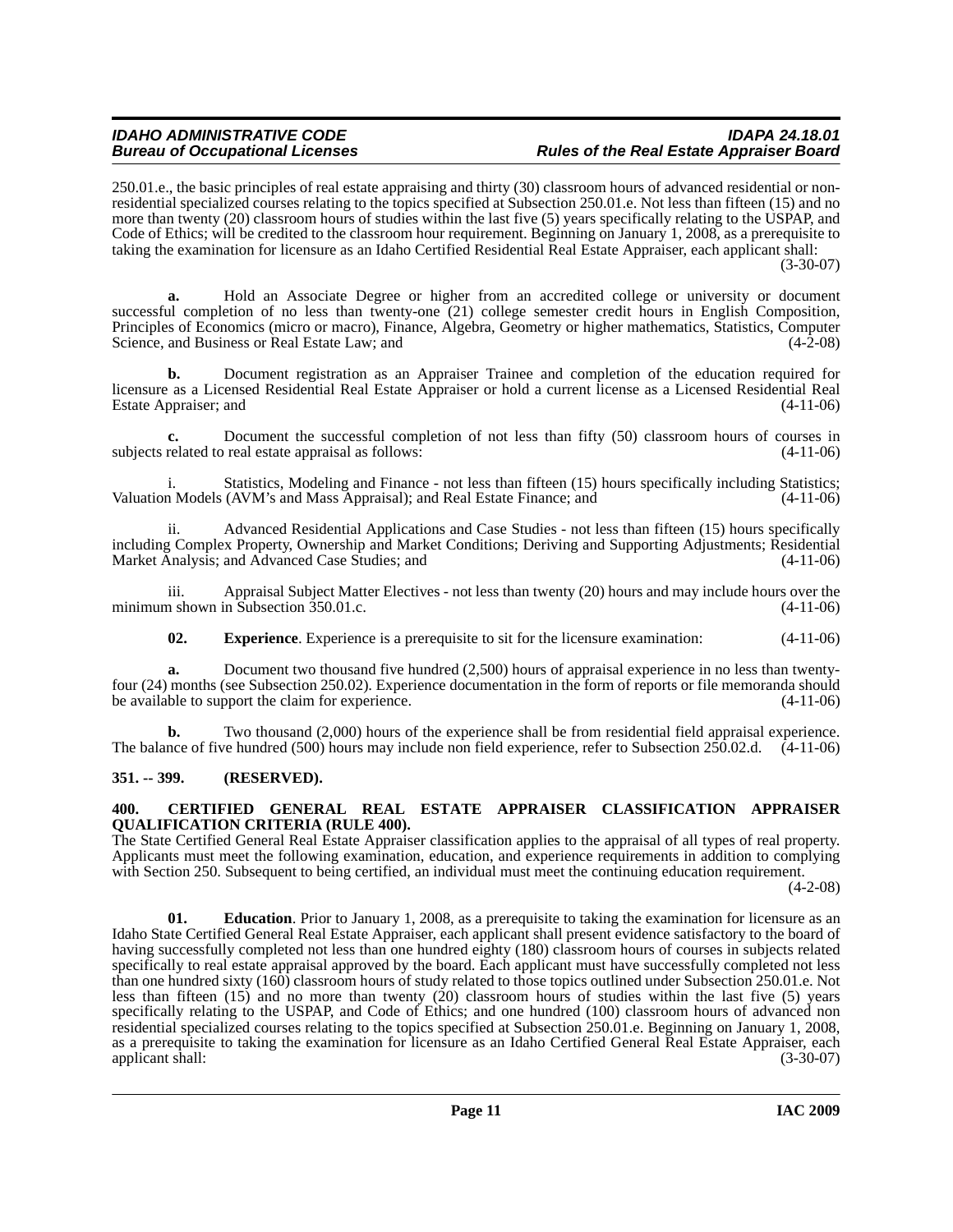**a.** Hold a Bachelors Degree or higher from an accredited college or university or document successful completion of no less than thirty (30) college semester credit hours in English Composition, Micro Economics, Macro Economics, Finance, Algebra, Geometry or higher mathematics, Statistics, Computer Science, and Business or Real Estate Law, and two (2) elective courses in accounting, geography, ageconomics, business management, or real estate; and (4-2-08)

**b.** Document registration as an Appraiser Trainee or licensure as a Licensed Residential Real Estate Appraiser or licensure as a Certified Residential Real Estate Appraiser; and (4-11-06)

**c.** Document the successful completion of not less than two hundred ten (210) classroom hours of n subjects related to real estate appraisal as follows: (4-11-06) courses in subjects related to real estate appraisal as follows:

Statistics, Modeling and Finance - not less than fifteen (15) hours specifically including Statistics; Valuation Models (AVM's and Mass Appraisal); and Real Estate Finance; and (4-11-06)

ii. General Appraiser Market Analysis and Highest and Best Use - not less than thirty (30) hours; and (4-11-06)

iii. General Appraiser Sales Comparison Approach - not less than thirty (30) hours specifically including Value Principles, Procedures, Identification and Measurement of Adjustments, Reconciliation, and Case Studies; and  $(4-11-06)$ 

iv. General Appraiser Site Valuation and Cost Approach - not less than thirty (30) hours; and (4-11-06)

v. General Appraiser Income Approach - not less than sixty (60) hours specifically including Overview, Compound Interest, Lease Analysis, Income Analysis, Vacancy and Collection Law, Estimating Operating Expenses and Reserves, Reconstructed Income and Expense Statement, Stabilized Net Operating Income Estimate, Direct Capitalization, Discounted Cash Flow, Yield Capitalization, Partial Interest, and Case Studies; and (4-11-06)

General; Appraiser Report Writing and Case Studies - not less than thirty (30) hours specifically including Writing and Reasoning Skills, Common Writing Problems, Report Options and USPAP Compliance, and Case Studies.

<span id="page-11-2"></span>**02. Experience**. Experience is a prerequisite to sit for the licensure examination:  $(4-11-06)$ 

**a.** Document three thousand (3,000) hours of appraisal experience in no less than thirty (30) months (See Subsection 250.02). Experience documentation in the form of reports or file memoranda should be available to support the claim for experience. support the claim for experience.

**b.** One thousand five hundred (1,500) hours of the experience must be nonresidential appraisal experience. The balance of one thousand five hundred (1,500) hours may be solely residential experience or can include up to five hundred (500) hours of nonfield experience as outlined in Subsection 250.02.d. (4-11-06)

# <span id="page-11-1"></span><span id="page-11-0"></span>**401. CONTINUING EDUCATION (RULE 401).**

All certified/licensed appraisers must comply with the following continuing education requirements: (7-1-97)

<span id="page-11-4"></span>**01. Purpose of Continuing Education**. The purpose of continuing education is to ensure that the appraiser participates in a program that maintains and increases his skill, knowledge and competency in real estate appraising. (7-1-97)

**02. Hours Required**. The equivalent of fifteen (15) classroom hours of instruction in courses or during each year prior to renewal is required. (3-20-04) seminars during each year prior to renewal is required.

<span id="page-11-3"></span>**a.** A classroom hour is defined as fifty (50) minutes out of each sixty (60) minute segment. (7-1-93)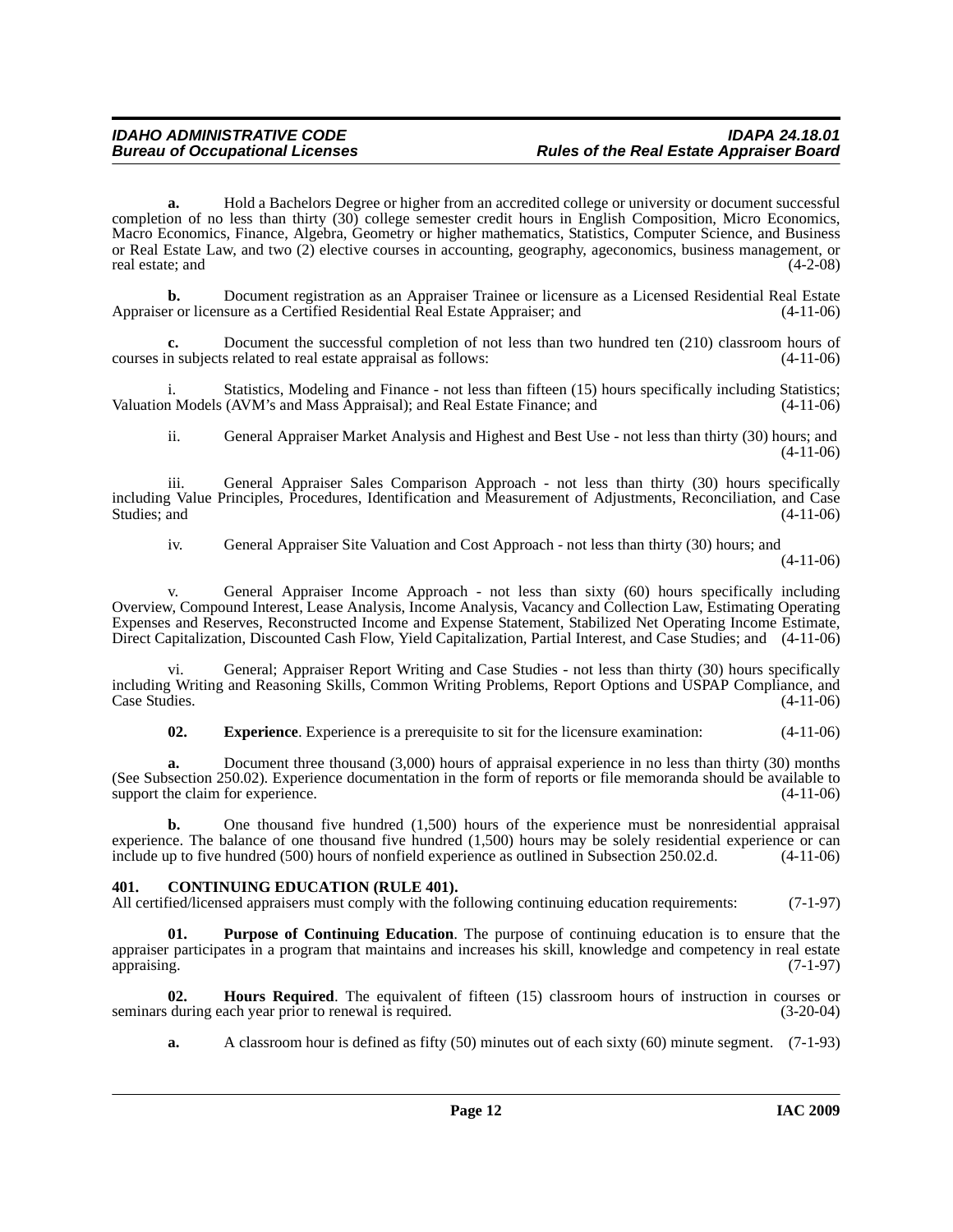**b.** Credit toward the classroom hour requirement may be granted only where the length of the nal offering is at least two (2) hours. (7-1-97) educational offering is at least two  $(2)$  hours.

**c.** Credit for the classroom hour requirement may be obtained by accredited courses which have been approved by the Appraisal Qualification Board and by courses approved by Real Estate Appraiser Boards of states with reciprocity with Idaho. All other courses must have approval of the Board, which shall require documentation including the instructors and their qualifications, course content, length of course, and its location. Courses shall be approved for a period of four (4) years. (4-6-05)

**d.** Once every twenty-four (24) months an Idaho State Certified/Licensed Real Estate Appraiser will be required to attend an approved seven (7) hour USPAP update course or the equivalent. (5-8-09)

<span id="page-12-6"></span>**03. Credit for Appraisal Educational Processes and Programs**. Continuing education credit may also be granted for participation, other than as a student, in appraisal educational processes and programs. Examples of activities for which credit may be granted are teaching, program development, authorship of textbooks, or similar activities which are determined to be equivalent to obtaining continuing education. Credit for educational processes and programs continuing education shall not exceed one-half (1/2) of the total continuing education credits required for a renewal period. (4-2-08)

<span id="page-12-7"></span>**04. Credit for Attending the Licensure Board Meetings**. Continuing education credit may be granted for a maximum of two (2) hours each renewal period for time spent attending one (1) Board meeting.<br>Members of the board shall not be entitled to continuing education credit for board service. (4-2-08) Members of the board shall not be entitled to continuing education credit for board service.

<span id="page-12-12"></span>**05. Requirement When a Certificate/License Is Cancelled**. For each year (less than five (5)) in which a license is lapsed, canceled, or otherwise non-renewed, fifteen (15) hours of continuing education must be documented, including a seven (7) hour USPAP update course, prior to reinstatement. (3-30-07) documented, including a seven (7) hour USPAP update course, prior to reinstatement.

# <span id="page-12-0"></span>**402. -- 449. (RESERVED).**

# <span id="page-12-11"></span><span id="page-12-1"></span>**450. RECIPROCITY (RULE 450).**

Applicant must comply with Section 54-4115, Idaho Code. (7-1-93)

<span id="page-12-14"></span><span id="page-12-10"></span><span id="page-12-8"></span>**01.** File Application. File applications on forms provided by the Board. (7-1-93)

**02. Submit Statement Verifying Certification/Licensure**. Submit current notarized statement verifying certification/licensure in good standing in another state. (7-1-93)

**03. Reciprocal License Issued**. No reciprocal license will be issued where the applicant was originally licensed in a state other than that upon which the reciprocity application is based.  $(7-1-97)$ 

# <span id="page-12-2"></span>**451. -- 499. (RESERVED).**

# <span id="page-12-15"></span><span id="page-12-3"></span>**500. TEMPORARY PRACTICE (RULE 500).**

<span id="page-12-13"></span>**01. Requirements for Issuance**. A permit to temporarily practice may be issued to individuals coming to Idaho who are certified/licensed in another state and are either transferring to Idaho or have a temporary assignment in Idaho. (7-1-93)

<span id="page-12-9"></span>**02. Provide Proof of Current Certification or Licensure**. Must provide proof of current certification or licensure in good standing in another state or meet the requirements as set forth in these rules, and comply with Section 54-4115(3), Idaho Code, regarding irrevocable consent.  $(7-1-93)$ 

<span id="page-12-5"></span>**03. Assignments and Length of Time Permit Will Be Issued**. Permit to temporarily practice will be issued on a per appraisal assignment basis for a period not to exceed six (6) months. A temporary permit may be extended one (1) time only. (3-18-99) extended one  $(1)$  time only.

# <span id="page-12-4"></span>**501. -- 524. (RESERVED).**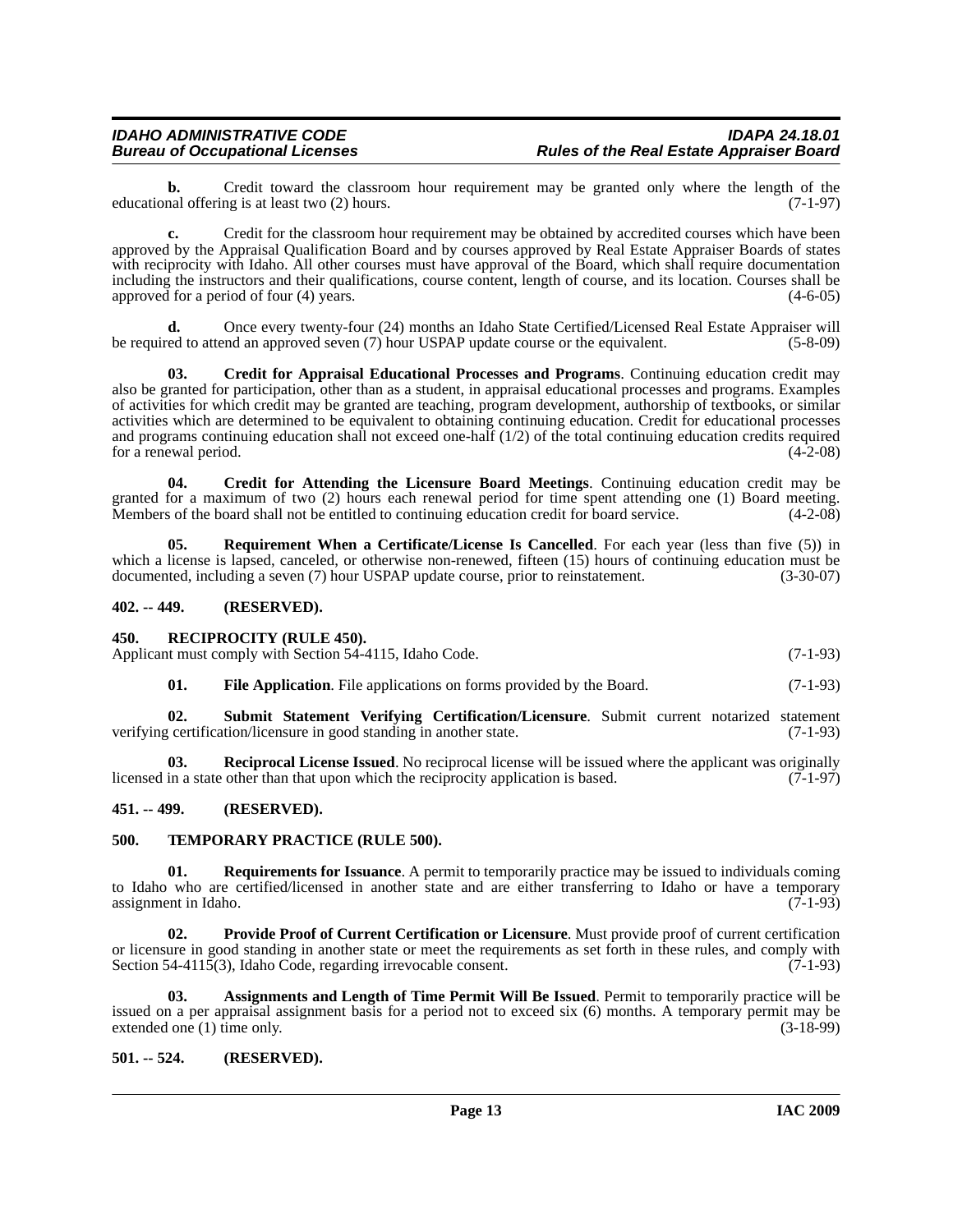# <span id="page-13-15"></span><span id="page-13-0"></span>**525. DISCIPLINE (RULE 525).**

<span id="page-13-13"></span>**01. Civil Fine**. The Board may impose a civil fine not to exceed one thousand dollars (\$1,000) upon a licensed or certified real estate appraiser for each violation of Section 54-4107(1), Idaho Code. (3-18-99)

<span id="page-13-14"></span>**02. Costs and Fees**. The Board may order a licensed or certified real estate appraiser to pay the costs and fees incurred by the Board in the investigation or prosecution of the licensee for violation of Section 54-4107(1), Idaho Code. (3-18-99)

# <span id="page-13-1"></span>**526. -- 549. (RESERVED).**

<span id="page-13-16"></span><span id="page-13-2"></span>**550. LEGAL ADVICE (RULE 550).** All legal advice shall be furnished by the Bureau under contract with the Board. (3-13-02)

### <span id="page-13-3"></span>**551. -- 599. (RESERVED).**

#### <span id="page-13-12"></span><span id="page-13-4"></span>**600. AMENDMENTS (RULE 600).**

The Board may propose to amend these Rules at any meeting of the Board by a favorable vote of three (3) members present, providing a copy of the proposed amendment shall have been mailed to each member of the Board at least fifteen (15) days prior to the meeting at which the amendment is to be considered and that such amendment is made<br>in accordance with the requirements of the law. in accordance with the requirements of the law.

### <span id="page-13-5"></span>**601. -- 649. (RESERVED).**

#### <span id="page-13-17"></span><span id="page-13-6"></span>**650. RULES OF PROCEDURE UNDER THE ADMINISTRATIVE PROCEDURE ACT (RULE 650).**

All procedures available under the Board of Real Estate Appraisers shall be those adopted by the Bureau of Occupational Licenses. (7-1-93) Occupational Licenses.

### <span id="page-13-7"></span>**651. -- 699. (RESERVED).**

#### <span id="page-13-18"></span><span id="page-13-8"></span>**700. UNIFORM STANDARDS OF PROFESSIONAL APPRAISAL PRACTICE/CODE OF ETHICS (RULE 700).**

The Uniform Standards of Professional Practice as published by the Appraisal Foundation and referenced in Section 004, are hereby adopted as the rules of conduct and code of ethics for all Real Estate Appraisers licensed under Title 54, Chapter 41, Idaho Code, and these rules. (3-13-02)

### <span id="page-13-9"></span>**701. -- 799. (RESERVED).**

### <span id="page-13-10"></span>**800. RULEMAKING HISTORY PRIOR TO JULY, 1993 (RULE 800).**

Adopted by Emergency January 7, 1992, Effective April 15, 1991, Adopted December 16, 1992, Effective January 5, 1993. (7-1-93)

<span id="page-13-11"></span>**801. -- 999. (RESERVED).**